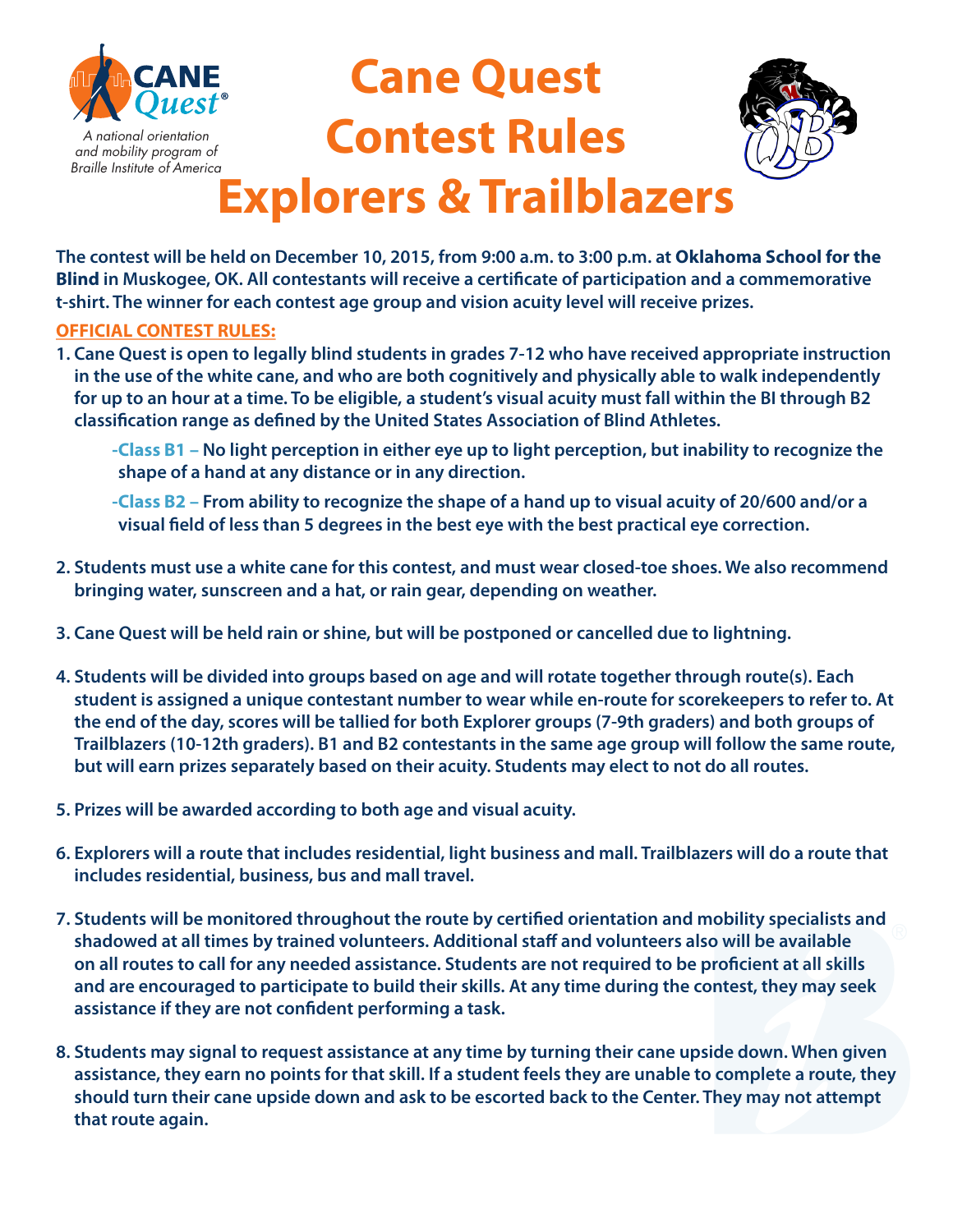- **9. If a student goes of-route, they will frst be allowed to self-correct or problem solve. If a student goes more than 10 feet of course, or appears indecisive on a direction for more than one minute, an O&M or their shadow will intervene as necessary.**
- **10. If a student needs assistance at an intersection, the O&M will instruct the shadow to escort the student safely across. No points would be awarded for that crossing.**
- **11. Cane Quest is not a race. Start times for each stage will be staggered fve minutes apart so students may go at their own pace. If a student is unable to complete a route within 10 minutes after the maximum time allotted, they will be escorted back to the Center to ensure they are able to start on time. No points will be awarded for stations missed.**
- **12. If a contestant is being held back by a slow walker in front of them, their shadow will indicate to the other shadow that the contestant needs to pass.**
- **13. All routes will be located in the community surrounding the Oklahoma School for the Blind campus. Routes may include, but not be limited to, features such as fnding a commercial storefront, using stairs, navigating various types of intersections and using an elevator or escalator.**
- **14. If appropriate, the bus travel stage will be simulated by the Oklahoma School for the Blind. Additional spotters will be assigned to each bus to ensure students are monitored at all times. Students will not board city buses during this contest.**
- **15. All judging is performed by certifed O&M specialists. Three or more specialists will be stationed along each route, and each will be provided with a checklist of skills to be evaluated. Specialists will rank each contestant's performance on a scale of 1-4, according to specifc defnitions outlined in their scorer's training session. If a student does not perform a task or misses a station, it will be marked as "NP" for "not performed" and no score is earned.**

**One to four points are earned in the following ways:**

- **–For how well a contestant independently uses proper travel techniques and procedures**
- **–For how well a contestant independently uses appropriate self-advocacy skills**
- **–For how well a student answers questions or performs tasks during the "checkpoint" stage of the route.**

**If a student's safety is at all endangered through no fault of their own and are assisted by their shadow or O&M specialist, points are still awarded based on skill level.**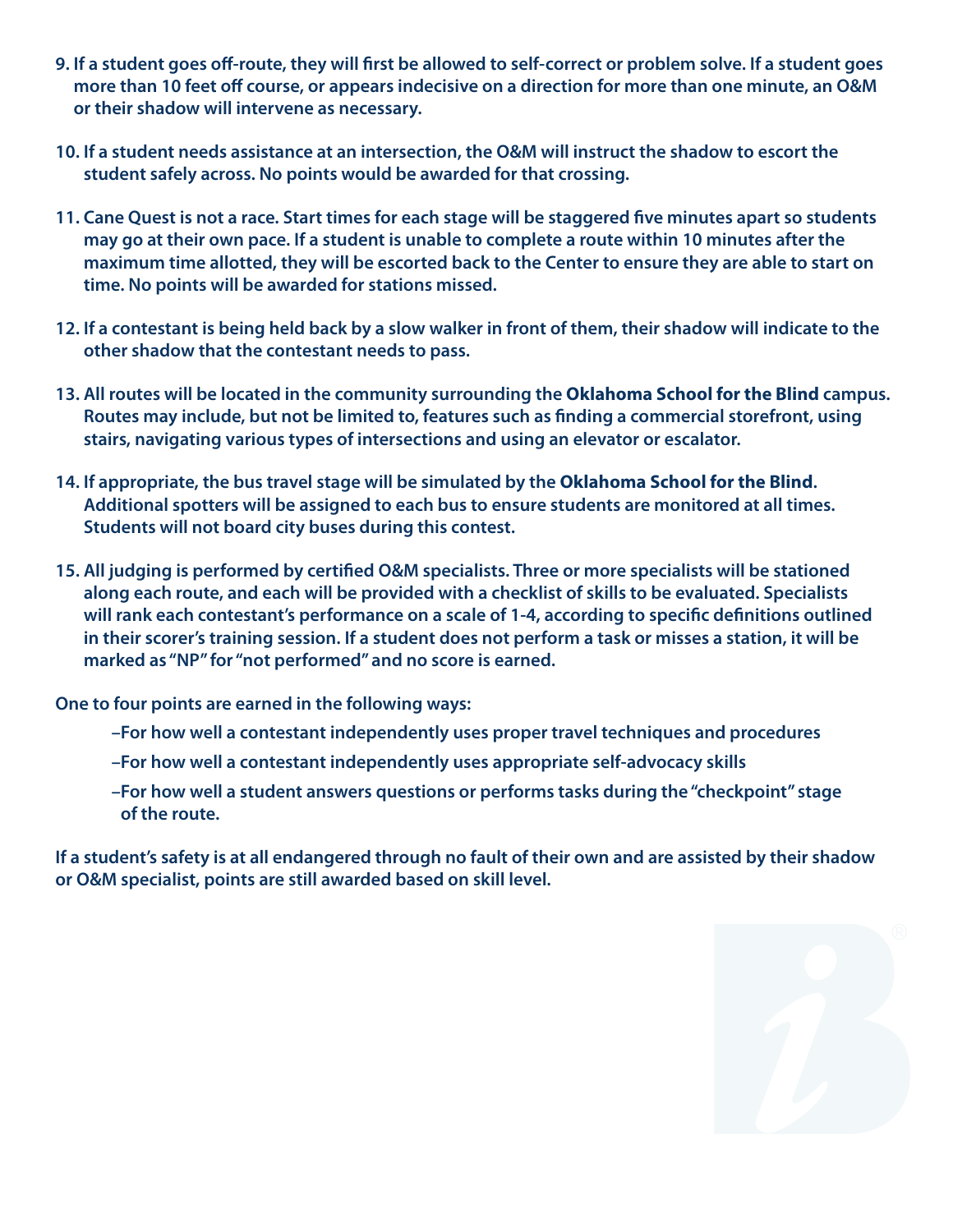

Braille Institute of America

**2015 PARENT PERMISSION FORM Explorers & Trailblazers**



## **DUE DATE: OCTOBER 30, 2015**

#### **SUBMIT THIS COMPLETED PERMISSION FORM TO:**

#### **Oklahoma School for the Blind, 3300 Gibson St, Muskogee, OK 74403, Attn: Sherry Holder**

Cane Quest seeks to motivate blind and visually impaired youth to practice proper safe travel techniques and overall orientation and mobility skills. It's designed to promote a student's confdence in any surrounding and build true mobility independence.

#### **The Contest will be held at Oklahoma School for the Blind on December 10, 2015.**

All contestants will receive a certifcate of participation. The winner for each contest age group and vision acuity level will be awarded prizes.

#### **CONTEST DESCRIPTION:**

- 1. Cane Quest, a program developed by Braille Institute, is open to visually impaired students in grades 7-12 who have received appropriate instruction in the use of the white cane, and who are both cognitively and physically able to walk independently for an hour at a time. A student should be familiar with the skills on the enclosed checklist, but does not have to have mastered all of them.
- 2. A student's visual acuity must fall within the B1 through B2 classifcation range as defned by the United States Association of Blind Athletes.
	- **Class B1** No light perception in either eye up to light perception, but inability to recognize the shape of a hand at any distance or in any direction.
	- **Class B2** From ability to recognize the shape of a hand up to visual acuity of 20/600 and/or a visual field of less than 5 degrees in the best eye with the best practical eye correction.
- 3. Students must use a white cane for this contest, and must wear closed-toe shoes.
- 4. Cane Quest will be held rain or shine, but will be postponed or cancelled due to lightning.
- 5. Students will compete in one of four groups:

| <b>Explorers</b>       | <b>Trail Blazers</b>     |
|------------------------|--------------------------|
| $\cdot$ B1; grades 7-9 | $\cdot$ B1; grades 10-12 |
| $\cdot$ B2; grades 7-9 | $\cdot$ B2; grades 10-12 |

- 6. Students will be monitored throughout the route by certifed Orientation and Mobility Specialists and assisted one-on-one by trained volunteers.
- 7. The route will include two basic environments: residential and light business or business.
- 8. All routes will be located in the community surrounding **Oklahoma School for the Blind**. Routes may include, but not be limited to, features such as fnding a commercial storefront, using stairs, and navigating various types of intersections.
- 9. Points are earned for accurately completing each stage using proper travel techniques and procedures within the assigned time slot.
- 10. All judging is performed by certifed O&M specialists.

|                |                                                            | First Name                                                                                                                                                                            |                                  |
|----------------|------------------------------------------------------------|---------------------------------------------------------------------------------------------------------------------------------------------------------------------------------------|----------------------------------|
| <b>Address</b> | <u> 1999 - Jan James James, maria al II-lea (j. 1908).</u> |                                                                                                                                                                                       | Unit/Apt. No. __________________ |
|                | State ______________                                       | <b>ZIP</b>                                                                                                                                                                            |                                  |
| Telephone      |                                                            | E-mail <b>E-mail E-mail E-mail E-mail E-mail E-mail E-mail E-mail E-mail E-mail E-mail E-mail E-mail E-mail E-mail E-mail E-mail E-mail E-mail E-mail E-mail E-mail E-mail E-mail</b> | $D = 4 + 4 + 6$                  |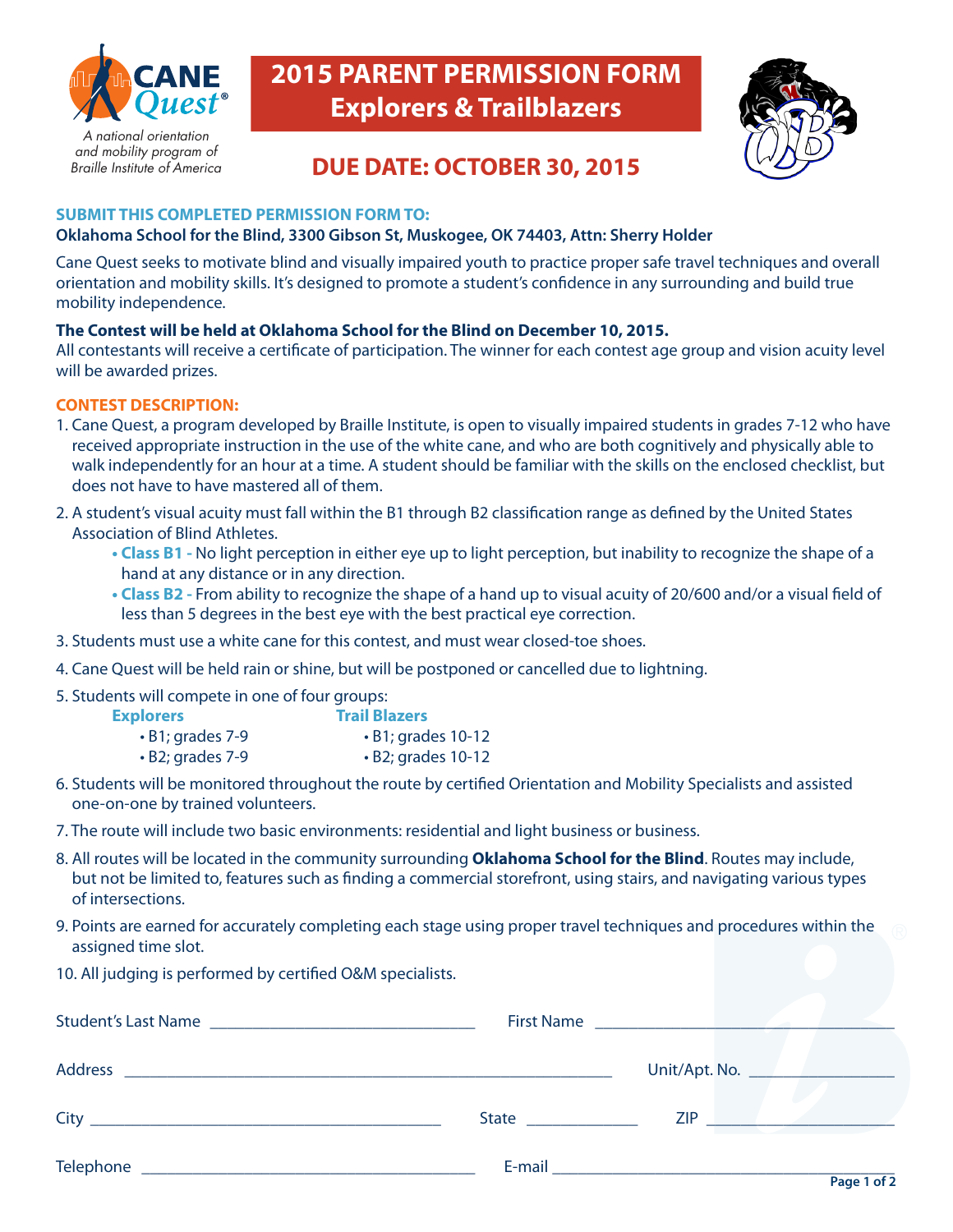## **Explorers & Trailblazers**

| Student's Age _________ Student's Grade _______                                                                                                                                                                                                                                                                                                                                                                                            | Student's T-Shirt Size (circle one) Adult S M L XL XXL |  |  |  |  |  |  |  |
|--------------------------------------------------------------------------------------------------------------------------------------------------------------------------------------------------------------------------------------------------------------------------------------------------------------------------------------------------------------------------------------------------------------------------------------------|--------------------------------------------------------|--|--|--|--|--|--|--|
| $\begin{array}{ccccccccccccccccc} \multicolumn{4}{c }{\textbf{1} & \textbf{1} & \textbf{1} & \textbf{1} & \textbf{1} & \textbf{1} & \textbf{1} & \textbf{1} & \textbf{1} & \textbf{1} & \textbf{1} & \textbf{1} & \textbf{1} & \textbf{1} & \textbf{1} & \textbf{1} & \textbf{1} & \textbf{1} & \textbf{1} & \textbf{1} & \textbf{1} & \textbf{1} & \textbf{1} & \textbf{1} & \textbf{1} & \textbf{1} & \textbf{1} & \textbf{1} & \textbf$ | Youth S M L                                            |  |  |  |  |  |  |  |

O&M Specialist's Name

**A separate skills checklist must be completed by your child's Orientation & Mobility Specialist to validate skill level and visual acuity.**

#### **PHOTOGRAPH, EDITORIAL AND RECORDING RELEASE**

I hereby authorize Oklahoma School for the Blind ("OSB") and Braille Institute of America, Inc. ("BIA") to photograph, videotape, or otherwise record by visual, audio, electronic or manual means, the visual likeness and/or voice or other sounds created by the above named contestant (collectively "Reproductions"). OSB and BIA may use or permit to be used the Reproductions in any CD, DVD, exhibition, display, publication, solicitation or promotional or educational material or on any website including without limitation OSB and BIA's website, Facebook, or YouTube without compensation to the contestant, the contestant's heirs, successors or assigns.

#### **LIABILITY RELEASE**

As the parent or guardian of  $\blacksquare$  ("Minor"), I hereby give permission for the Minor to participate in Cane Quest ("Event"), sponsored by OSB, to be held on December 10, 2015.

- 1. I know the Event is an orientation and mobility competition taking place on public streets. I believe the Minor to be qualifed and physically ft to participate in the Event.
- 2. I fully understand that: (a) the activities of the Event, including but not limited to, walking along public thoroughfares, crossing streets, and accessing stairs, involve certain risks and dangers which may result in serious bodily injury, including permanent disability, paralysis or even death ("Risks"); (b) these Risks and dangers may be caused by the Minor's own actions or inactions, the actions or inactions of others participating in the Event or non-participant motorists, the conditions of streets and highways, the routes selected for the travel, the rules of the Event, and/or the negligence of the "Releasees" named below; (c) there may be other risks not known to me or that are not readily foreseeable at this time; (d) the social and economic losses and/or damages that could result from those Risks could be severe and could permanently alter the Minor's future.
- 3. I consent to the Minor's participation in the Event and hereby accept and assume all such Risks, known and unknown, and assume all responsibility for any losses, costs and/or damages following such injury, disability, paralysis or death, even if caused in whole or in part by the negligence of the Releasees named below.
- 4. On behalf of the Minor and me and our respective personal representatives, heirs and assigns, I hereby release, discharge and covenant not to sue OSB and BIA, its officers, directors, employees, members, Event participants and volunteers, sponsors, promoters or advertisers, owners and lessees of the premises and vehicles used to conduct the Event, orientation and mobility specialists, consultants and other persons or entities who give recommendations, directions, or instructions regarding the premises or Event, and all of the directors, officers, agents, and employees of the foregoing (all collectively referred to as "Releasees") from and for all liability, claims, demands, losses, injuries or damages arising from the Event or related travel, including, but not limited to, emotional distress, property damage and medical expenses, caused in whole or in part by the negligence of the Releasees or otherwise.

I have read this Release, and understand that by signing it, I give up substantial rights I and/or the Minor would otherwise have to sue or recover damages for losses occasioned by the Releasees' fault. I sign this release voluntarily.

\_\_\_\_\_\_\_\_\_\_\_\_\_\_\_\_\_\_\_\_\_\_\_\_\_\_\_\_\_\_\_\_\_\_\_\_\_\_\_\_\_\_\_\_\_\_\_\_\_\_\_\_\_\_\_\_\_\_ \_\_\_\_\_\_\_\_\_\_\_\_\_\_\_\_\_\_\_\_\_\_\_\_\_\_\_\_\_\_\_\_

Parent/Guardian Signature **1896 1997 1998 1998 1998 1998 1998 1998 1998 1998 1999 1999 1999 1999 1999 1999 1999 1999 1999 1999 1999 1999 1999 1999 1999 1999 1999 1999**

\_\_\_\_\_\_\_\_\_\_\_\_\_\_\_\_\_\_\_\_\_\_\_\_\_\_\_\_\_\_\_\_\_\_\_\_\_\_\_\_\_\_\_\_\_\_\_\_\_\_\_\_\_\_\_\_\_\_

**Print Name**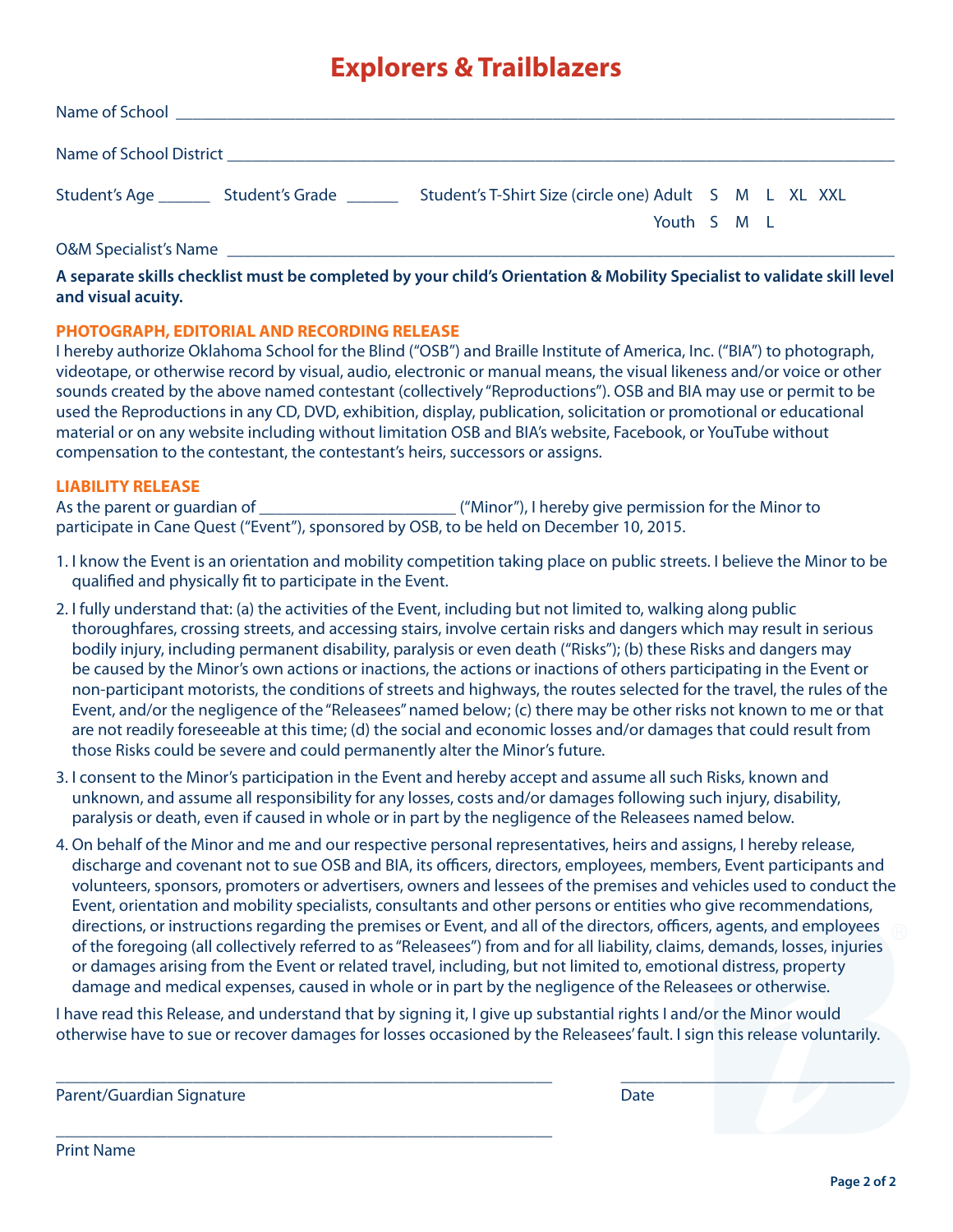

and mobility program of Braille Institute of America

# **2015 CONTEST APPLICATION FORM Explorers & Trailblazers**



## **DUE DATE: OCTOBER 30, 2015**

#### **ORIENTATION AND MOBILITY SPECIALISTS, TO SUBMIT A STUDENT APPLICATION**

**Complete this skills checklist and attach a signed and completed Parents' Permission Form and submit to: Oklahoma School for the Blind, 3300 Gibson St, Muskogee, OK 74403, Attn: Sherry Holder**

Cane Quest seeks to motivate blind and visually impaired youth to practice proper safe travel techniques and overall orientation and mobility skills. It's designed to promote a student's confdence in any surrounding and build true mobility independence. **This form must be completed by an Orientation & Mobility Specialist** to validate the student's skill level and visual acuity. A separate form must also be signed by a parent or legal guardian for a student to participate.

#### **The Contest will be held at Oklahoma School for the Blind on December 10, 2015.**

All contestants will receive a certifcate of participation. The winner for each contest age group and vision acuity level will be awarded prizes.

#### **CONTEST DESCRIPTION:**

- 1. Cane Quest is a program developed by Braille Institute and open to visually impaired students in grades 7-12 who have received appropriate instruction in the use of the white cane, and who are both cognitively and physically able to walk independently for an hour at a time. A student should be familiar with the skills on the checklist, but does not have to have mastered all of them.
- 2. A student's visual acuity must fall within the B1 through B2 classifcation range as defned by the United States Association of Blind Athletes.
	- **Class B1** No light perception in either eye up to light perception, but inability to recognize the shape of a hand at any distance or in any direction.
	- Class B2 From ability to recognize the shape of a hand up to visual acuity of 20/600 and/or a visual field of less than 5 degrees in the best eye with the best practical eye correction.
- 3. Students must use a white cane for this contest, and must wear closed-toe shoes.
- 4. Cane Quest will be held rain or shine, but will be postponed or cancelled due to lightning.
- 5. Students will compete in one of four groups:

| <b>Explorers</b>       | <b>Trail Blazers</b>     |
|------------------------|--------------------------|
| $\cdot$ B1; grades 7-9 | $\cdot$ B1; grades 10-12 |
| $\cdot$ B2; grades 7-9 | $\cdot$ B2; grades 10-12 |

- 6. Students will be monitored at all times throughout the route by certifed orientation and mobility specialists and assisted one-on-one by trained volunteers.
- 7. The route will include two basic environments: residential and light business or business.
- 8. All routes will be located in the community surrounding **Oklahoma School for the Blind**. Routes may include, but not be limited to, features such as fnding a commercial storefront, using stairs, and navigating various types of intersections.
- 9. Points are earned for accurately completing each stage using proper travel techniques and procedures within the assigned time slot.
- 10. All judging is performed by certifed O&M specialists.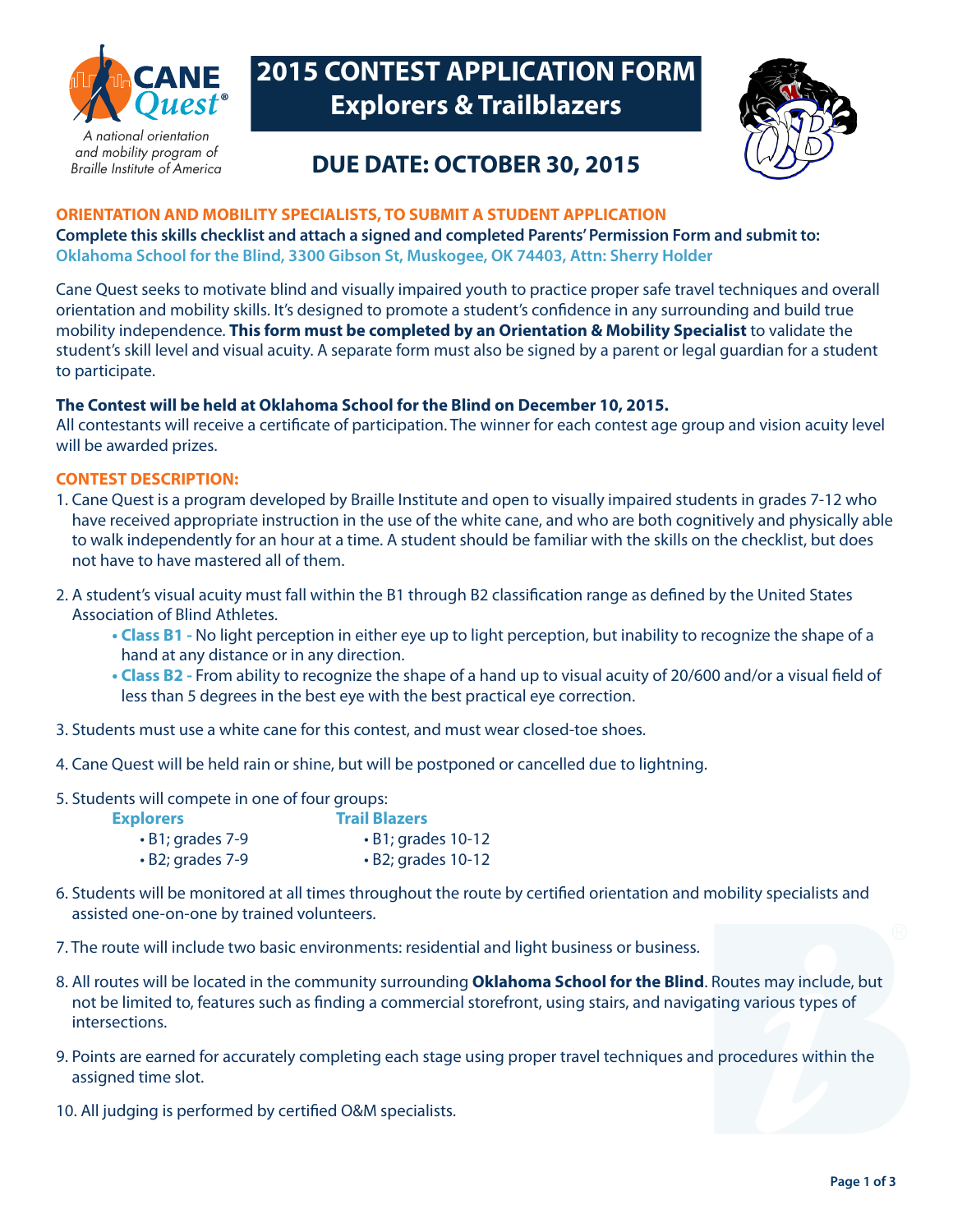#### **CONTESTANT'S NAME:** \_\_\_\_\_\_\_\_\_\_\_\_\_\_\_\_\_\_\_\_\_\_\_\_\_\_\_\_\_\_\_\_\_\_\_\_\_\_\_\_\_\_\_\_\_\_\_\_\_\_\_\_\_\_\_\_\_\_\_\_\_\_\_\_\_\_\_\_\_\_\_\_\_\_\_\_\_

| Student Name |  |  |
|--------------|--|--|
|              |  |  |
|              |  |  |
|              |  |  |
|              |  |  |
|              |  |  |
|              |  |  |
|              |  |  |

#### **SKILLS CHECKLIST FOR CANE QUEST**

This checklist is to be completed by a certifed Orientation & Mobility Specialist. Each of the following skills should be assessed on a scale of 1-4, with 1 representing poor and 4 representing excellent, and based on average expectations for a student at grade level. Students are not required to be profcient in all skills to participate. Contestants are encouraged to seek assistance at any time during the contest if they are not confdent performing any task. All skills apply to all eligible students in grades 7-12 grade, except where specifed for Trailblazers only.

|                                      |   | <b>Please circle one:</b> |   |   |  |
|--------------------------------------|---|---------------------------|---|---|--|
| <b>Protective Techniques</b>         | 1 | $\overline{2}$            | 3 | 4 |  |
| <b>Dropped Objects</b>               | 1 | $\overline{2}$            | 3 | 4 |  |
| <b>Sighted Guide Techniques</b>      | 1 | $\overline{2}$            | 3 | 4 |  |
| <b>Cardinal Directions</b>           | 1 | $\overline{2}$            | 3 | 4 |  |
| Care of the Cane                     | 1 | $\overline{2}$            | 3 | 4 |  |
| <b>CANE TECHNIQUES</b>               |   |                           |   |   |  |
| <b>Two Touch Technique</b>           | 1 | $\overline{2}$            | 3 | 4 |  |
| <b>Touch and Drag Technique</b>      | 1 | $\overline{2}$            | 3 | 4 |  |
| Shoreline/Guideline Technique        | 1 | $\overline{2}$            | 3 | 4 |  |
| Three-point Touch Technique          | 1 | $\overline{2}$            | 3 | 4 |  |
| <b>Constant Contact Technique</b>    | 1 | $\overline{2}$            | 3 | 4 |  |
| Diagonal Technique                   | 1 | $\overline{2}$            | 3 | 4 |  |
| <b>RESIDENTIAL TRAVEL</b>            |   |                           |   |   |  |
| Travel a variety of specified routes | 1 | $\overline{2}$            | 3 | 4 |  |
| <b>Reversing routes</b>              | 1 | $\overline{2}$            | 3 | 4 |  |
| Travel around a rectangular block    | 1 | $\overline{2}$            | 3 | 4 |  |
| <b>Cross residential streets</b>     | 1 | $\overline{2}$            | 3 | 4 |  |
| Cross 4 way stops                    | 1 | $\overline{2}$            | 3 | 4 |  |
| Cross in a clockwise direction       | 1 | 2                         | 3 | 4 |  |